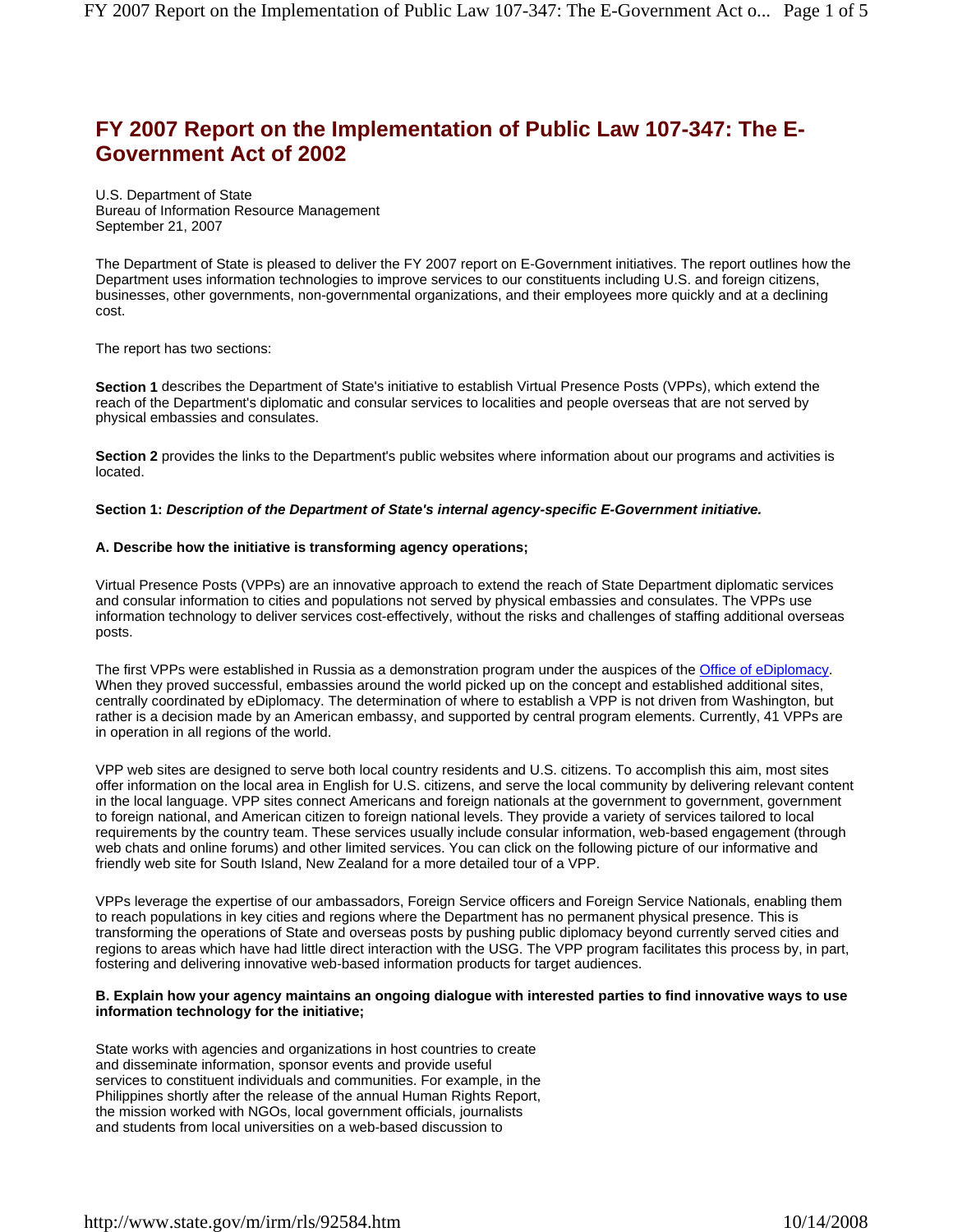answer questions about the report and to underscore USG support for human rights in the country. Since many of the reported abuses occurred in Mindanao, where the mission's Davao VPP is located, post chose to hold the online discussion on the Davao VPP site. Several local newspapers ran articles on the chat, further increasing the event's reach. In another example, the U.S. VPP mission to the Seychelles worked with the Ministry of Community Development, Youth, Sports and Culture to sponsor cultural events which were publicized on the VPP web site. The mission provided follow-up stories and photographs on their web site after the events - thus reaching populations unable to participate in person.



**The Zydeco Experience during a jamming session with young students at a workshop held in Mauritius.**

The U.S. Embassy in collaboration with the Seychelles Ministry of Community Development,



**Snapshop of South Island Virtual Presence Post website.**

Youth, Sports and Culture organized an educational workshop and public concerts with Terrance Simien & the Zydeco Experience. This international group from Lafayette, Louisiana held an educational workshop for Seychellois students and public concerts from August 10 through August 12, 2007. Prior to their tour in Seychelles, the group has conducted programs in Mauritius and Rodrigues.

**C. Identify external partners (e.g., Federal, State or local agencies, industry) who collaborate with your agency on the initiative;**

In addition to host country

institutions as discussed above, embassies enlist the participation of other U.S. government agencies operating at American embassies and consulates in VPP efforts. The Somalia VPP features a USAID initiative that brings school lessons to children in Mogadishu via radio broadcasts. This effort raises awareness of the USAID program across a broad segment of the community and also illustrates an innovative use of radio technology to increase educational opportunities for Somali children. Because only 20% of Somali children are enrolled in school and funding for public education is extremely limited. The efforts of the U.S. embassy and USAID to provide access to school lessons via radio are dramatically improving peoples' lives. Eight-year-old Najmo (pictured here) lives with her parents in the Hodan District in Mogadishu, Somalia. Najmo is among the fortunate few Somali students who have access to school, attending first grade at Al Imra School.

# **D. Identify improved performance (e.g., outcome measures) by tracking performance measures supporting agency objectives and strategic goals;**



**Radio programming is bringing school lessons to children in Somalia. (USAID)**

State regularly tracks the activities of VPPs. The following table is typical of the program metrics captured and reported for many VPPs. This table shows the website usage statistics from the two VPPs under the supervision of Embassy Port Moresby for 2006:

# **VPP Solomon Islands and Vanuatu Website Statistics : 2006**

| Solomon Islands | <b>Visits</b> |
|-----------------|---------------|
| January         | 2,459         |
| February        | 1,516         |
| March           | 2,937         |
| April           | 2,652         |
| May             | 2,802         |
| June            | 2,554         |
| July            | 2,776         |
| August          | 2,683         |
| September       | 2,553         |
| October         | 2,927         |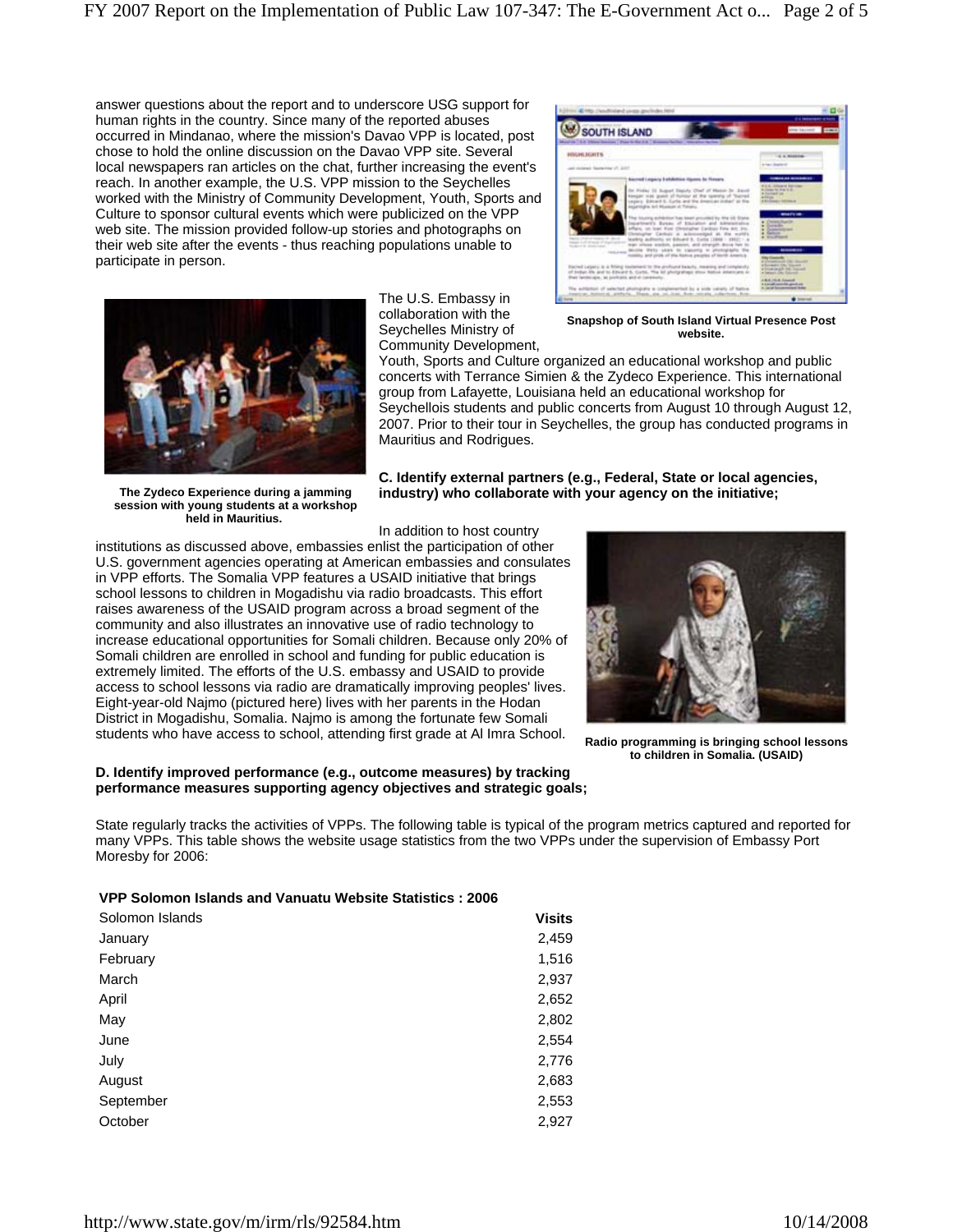| November     | 2,747         |
|--------------|---------------|
| December     | 849           |
| Total        | 29,455        |
| Vanuatu      | <b>Visits</b> |
| January      | 2,070         |
| February     | 2,116         |
| March        | 2,524         |
| April        | 2,204         |
| May          | 2,673         |
| June         | 2,377         |
| July         | 3,857         |
| August       | 2,702         |
| September    | 2,552         |
| October      | 2,648         |
| November     | 2,212         |
| December     | 638           |
| <b>Total</b> | 28,573        |

These statistics clearly suggest that the VPP websites have become an additional important resource for citizens in the Solomon Islands and Vanuatu, and for external audiences interested in these two small island nations. The VPP is a significant supplementary resource which helps to reinforce America's interest in stronger relations with targeted communities.

The Department's Office of e-Diplomacy has recommended criteria for assessing the success of individual VPPs. The primary goal of a VPP is to increase the perception of a U.S. presence in the target community while also improving bilateral relations. Specific evaluation criteria used include:

- Improved media access and media coverage of U.S. in local press (as indicated by interviews, positive/negative coverage of U.S. policies and U.S. events in VPP regional media);
- Increased cultural exchange (as indicated by PAO/Embassy events sponsored in the target region as well as cultural delegations from the target region to the U.S.);
- Increased commercial activity between the United States and the target region (as indicated by FCS / FAS and Chamber of Commerce feedback);
- Increased tourism activity (as indicated by Visa applications from the target area and number of U.S. citizens visiting the target region);
- Support of U.S. positions on specific issues

# **E. Quantify the cost savings and cost avoidance achieved through implementing the initiative (e.g., by reducing or eliminating other investments in information technology);**

The VPPs are a highly leveraged and cost-effective mechanism for promoting U.S. interests and engaging local populations around the world. The first five VPPs established in Russia, for example, cost a total of \$10,000 to establish. The Department's Human Resources Bureau estimates that the costs to maintain a single U.S. Foreign Service Officer overseas can average \$400,000 per year. Instead, for a modest cost technology cost, State can leverage existing human capital at the Embassy or Consulates to deliver current information and create a presence important cities and geographically dispersed areas. Additionally VPPs remain available in times of unrest or when security concerns prevent Officers from freely traveling, thereby offering opportunities to continue diplomatic contacts when the traditional tools of diplomacy are less available. While financial costs are minimal, a successful VPP requires mission management time and attention and effort to orchestrate. Nonetheless, the costs remain miniscule compared to operating even the smallest physical embassy or consulate.

Secretary of State Rice speaks often of transformational diplomacy in two ways: (1) working with local people governments, organizations, and citizens to transform people's lives for the better; and (2) dramatically increasing efficiency so the skills of our personnel are leveraged more broadly. The VPP program clearly enhances both of these elements of transformational diplomacy.

**F. Explain how this initiative ensures the availability of Government information and services for those without access to the Internet and for those with disabilities;**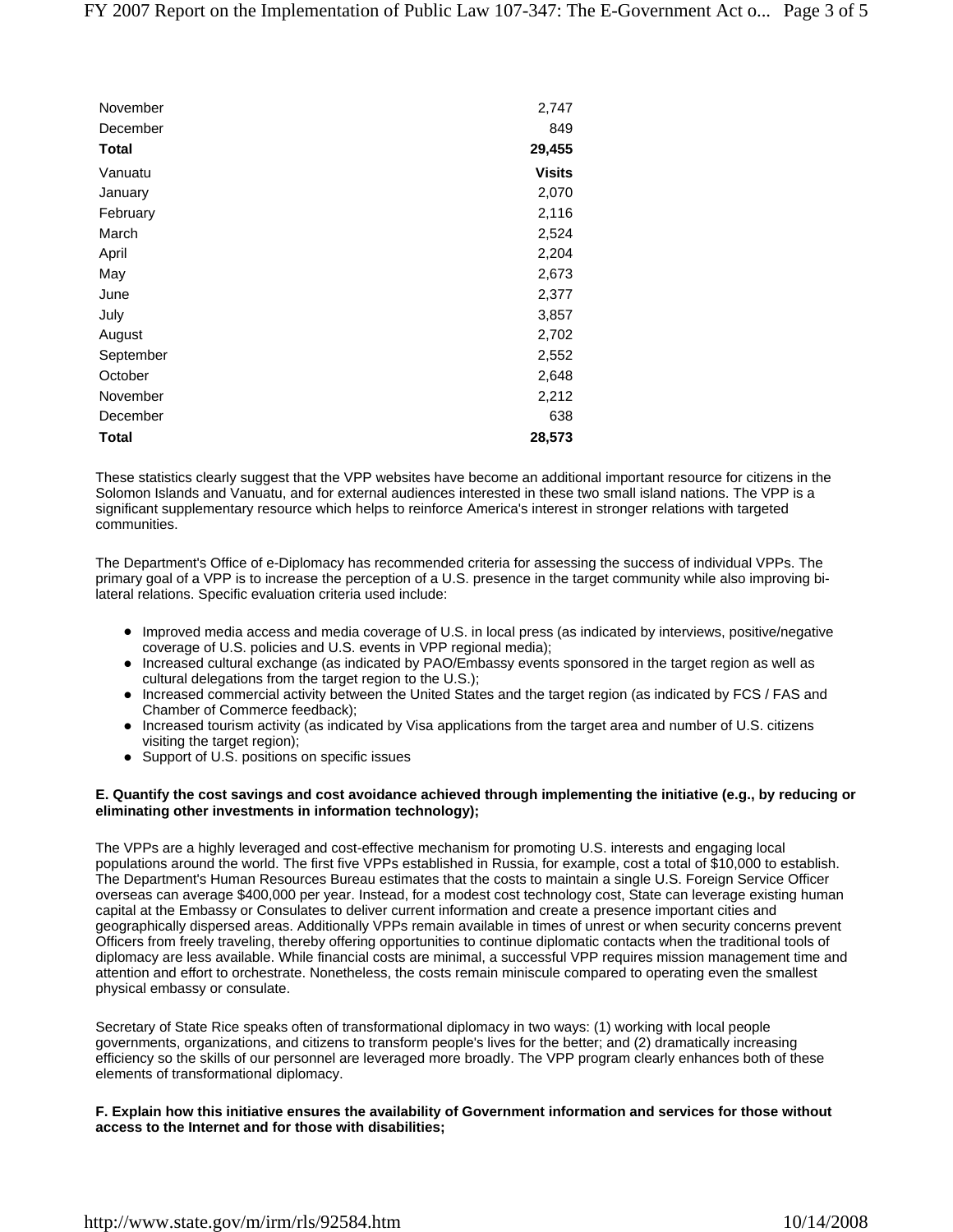A key element of the VPP concept is a customized web site, geared to the interests of local populations in important cities and regions around the world. However, better interagency collaboration and more strategic application of travel, program and media outreach resources are also dividends of established VPPs. Furthermore, Web technologies assist those with visual or mobility disabilities to access USG information. VPP websites are section 508 compliant and are easily accessible from anywhere internet access is available; homes, public locations such as American Corners, Binational Centers and internet cafes. This wide availability can be especially helpful to those who face difficulties in traveling to the nearest embassy or consulate. Where internet access is more limited, kiosks in libraries in VPP cities are also being established to broaden access to USG online resources. No sensitive information is included, so there are no security obstacles.

# **G. Explain how the project applies effective capital planning and investment control procedures;**

The VPP program has been managed through State's capital planning as a minor investment. The central program is reviewed each year for the validity of its business case and resource needs in comparison with other requests for funding. As noted above, the decision to create a specific VPP is decentralized, and most funding is from mission resources within existing allotments. The framework and success criteria for the program are managed centrally.

# **Section 2:** *Links to the Department's public website where the following information is located:*

# **A. Your agency's Information Resources Management (IRM) Strategic Plan;**

The link to the Department's IT Strategic Plan, 2006-2010 is: http://www.state.gov/m/irm/rls/c13461.htm.

### **B. Final determinations, priorities, and schedules. Also include your agency's information dissemination product catalogs, directories, inventories, and any other management tools used to improve the dissemination of and access to your agency's information by the public;**

The Department of State's FOIA web site provides a number of public information access services at the following links:

- a. A list of the Department of State's major information systems at http://www.state.gov/m/irm/exhibit300s/
- b. A list of Department of State collections that contain Privacy Impact Assessments at http://foia.state.gov/piaOnline.asp
- c. A list of information products with Privacy Act Issuances at http://foia.state.gov/issuances/priviss.asp
- d. The GPO Access / Government Information Locator Service Records (GILS) at http://www.gpoaccess.gov/databases.html
- e. The Department's records disposition schedules at http://foia.state.gov/RecordsMgt/recdispsched.asp

The Department of State maintains an internal records management website that employees can use to answer records management questions. An informed staff improves our ability to disseminate information to the public.

# **C. Your agency's FOIA handbook, the link of your agency's primary FOIA website, and the website link where frequent requests for records are made available to the public;**

The link to the Department's FOIA Reference Guide and Handbook is: http://www.state.gov/m/a/ips/c22737.htm

The link to the Department's primary FOIA website is: http://www.state.gov/m/a/ips/

The link to the Department's Electronic Reading Room where frequent requests for records are made available to the public is: http://www.state.gov/m/a/ips/c22790.htm

### **D. A list of your agency's public websites disseminating research and development (R&D) information to the public, describing for each whether the website provides the public information about federally funded R&D activities and/or provides the results of Federal research;**

The Department of State does not perform research and development (R&D) activities.

**E. An inventory describing formal agency agreements (e.g., contracts, memorandum of understanding) with external entities (e.g., partnerships with State and local governments, public libraries, industry and commercial search engines) complementing your agency's information dissemination program, briefly explaining how each agreement improves the access to and dissemination of government information to the public;**